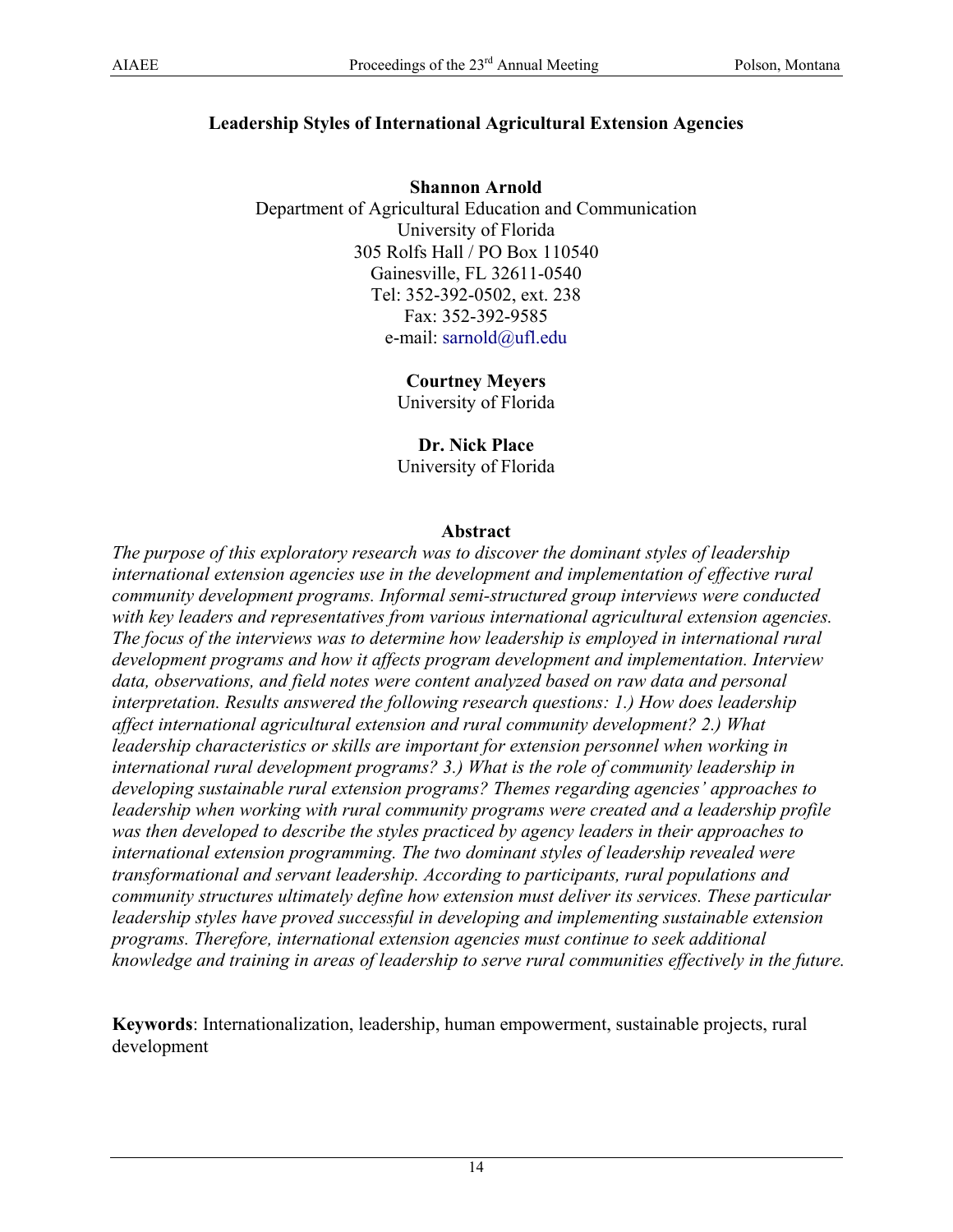## **Introduction**

Over the years, the word "leadership" has been defined in a number of ways. Wren (1995) describes leadership as a part of the human condition and a process that groups, organizations, and societies use to achieve common goals. Hughes, Ginnett, and Curphy (1995) define leadership as "the process of influencing an organized group toward accomplishing its goals" (p. 43). Northouse (2004) uses the following definition: "Leadership is a process whereby an individual influences a group of individuals to achieve a common goal" (p. 3). These definitions share four common elements: "(a) leadership is a process, (b) leadership involves influence, (c) leadership occurs within a group context, and (d) leadership involves goal attainment" (Northouse, 2004, p. 3).

Leadership cannot be reduced to a generic outline of procedures and outcomes. Scholars have identified numerous leadership approaches such as the trait approach, skills approach, style approach, situational approach, servant leadership, transformational leadership, and team leadership. These leadership approaches or styles can be applied in diverse ways according to the preference of the leader and the needs of the group (Northouse, 2004).

Fehlis (2005) said visionary leaders will influence the future of extension in the type of programs offered and how clientele needs are met. "Leadership is unquestionably the key factor in determining if Extension will be capable of synthesizing future changes in demographics, science, technology, educational models, and human needs, and then developing a very clear and specific vision for our system" (para. 5).

The concept of leadership is evident when studying international extension agencies. These organizations, both governmental and non-governmental, are the leaders in efforts to improve the quality of life for rural residents around the globe. For example, the mission of the Food and Agriculture Organization of the United Nations (FAO) is to lead "international efforts to defeat hunger" (FAO, 2006). The U.S. Agency for International Development (USAID) provides "economic, development and humanitarian assistance around the world in support of the foreign policy goals of the United States" (USAID, 2006). The Cooperative State Research, Education, and Extension Service (CSREES) provides national program leadership and federal assistance to advance "knowledge for agriculture, the environment, human health and well-being, and communities" (CSREES, 2006). Other international extension agencies share similar aspects in regard to their vision and mission.

# *Leadership and rural development*

In order for the international extension agencies to achieve their stated missions, they must emphasize the importance of developing community leadership. Extension agencies work to empower rural residents and improve their situations through sharing and working together. For extension programs to remain sustainable, collaborative partnerships must be developed and maintained (Chamala & Shingi, 1997).

Extension agencies utilize multiple methods to transfer knowledge to rural communities. One approach is to cooperate with farmer organizations to link identified needs with practical solutions. The implementation and continued success of farmer organizations relies on the ability to identify and nurture community leaders. Extension has multiple roles to perform in this effort: empowerment, community-organizing, human resource development, and problem solving and education (Chamala & Shingi, 1997). Certainly, these diverse roles all require a focus on leadership ability to make the linkage to farmer organizations effective and provide continued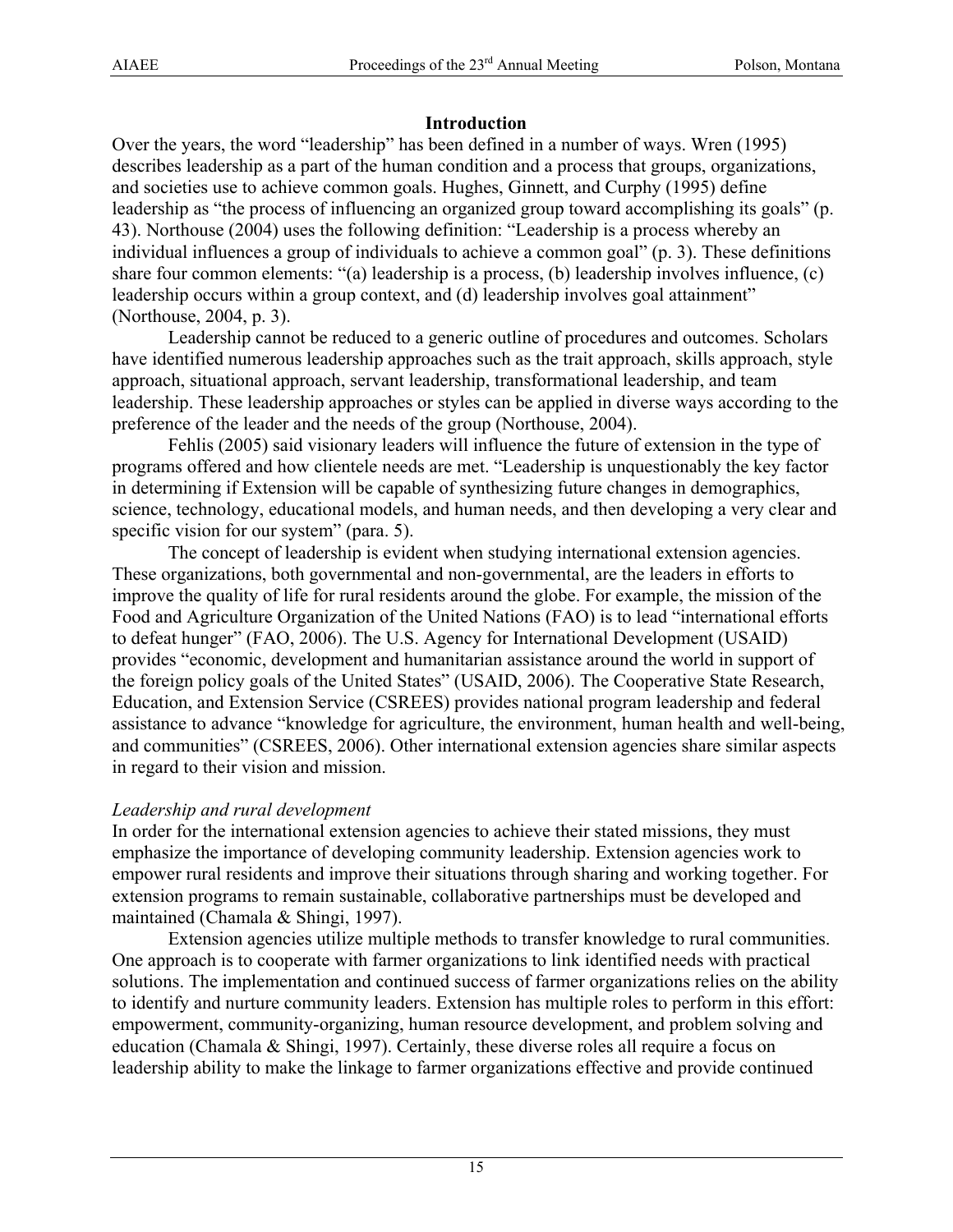success. Ignoring the importance of balanced leadership and shared responsibility can damage the future of these farmer organizations (Oerlemans & Assouline, 2004):

A crucial dimension of sustainable development is the governance style. The way farmers' projects and groups are managed or manage themselves is as important as their goal. It determines the involvement of group members in the process and in the decision making. It is part of the social learning process generated by collective dynamics. (p. 477)

In an ethnographic study of an NGO in Senegal, Roberts (2000) found that the leadership skills of NGO staff helped guarantee the success of collaborative programs with rural farmers. "The leadership qualities individual staff members demonstrated in their professional work, whether with village farmers or development specialists, contributed to the formation of the organization's image and reputation as the leader in Senegal for regenerative agriculture" (p. 161).

 When leadership is effective, the organization and programs receive positive recognition from key stakeholders. Externally, this can encourage additional financial resources to continue or expand programs. Internally, effective leadership will improve motivation and retention of qualified staff (Roberts, 2000).

#### **Purpose**

The purpose of this exploratory research was to discover the dominant styles of leadership used by international extension agencies in the development and implementation of effective rural community improvement programs. Specific objectives were: (1) to determine the leadership styles employed by extension agency leaders in global rural communities, and (2) to describe how leadership affects international rural program development and implementation. Focus was placed on recent leadership practices, approaches, and styles that have been utilized in rural development programs. With this knowledge, international extension agencies can then improve rural communities and implement successful approaches to sustainable programs. The three research questions that guided this study were:

- 1. How does leadership affect international agricultural extension and rural community development?
- 2. What leadership characteristics or skills are important for extension personnel when working in international rural development programs?
- 3. What is the role of community leadership in developing sustainable rural extension programs?

### **Methodology**

Researchers traveled to Washington, D.C. for one week to meet with extension agencies and leaders as part of an International Extension graduate course. The agencies included the FAO, Foreign Agricultural Service, CSREES, ACDI/VOCA, USAID, the World Bank, and International Food and Policy Research Institute. Key individuals and program leaders were visited to better understand their educational development and involvement throughout the world as it relates to extension globally. In addition to learning about the extension activities of each organization, the opportunity for students to obtain information relating to structured research topics was arranged.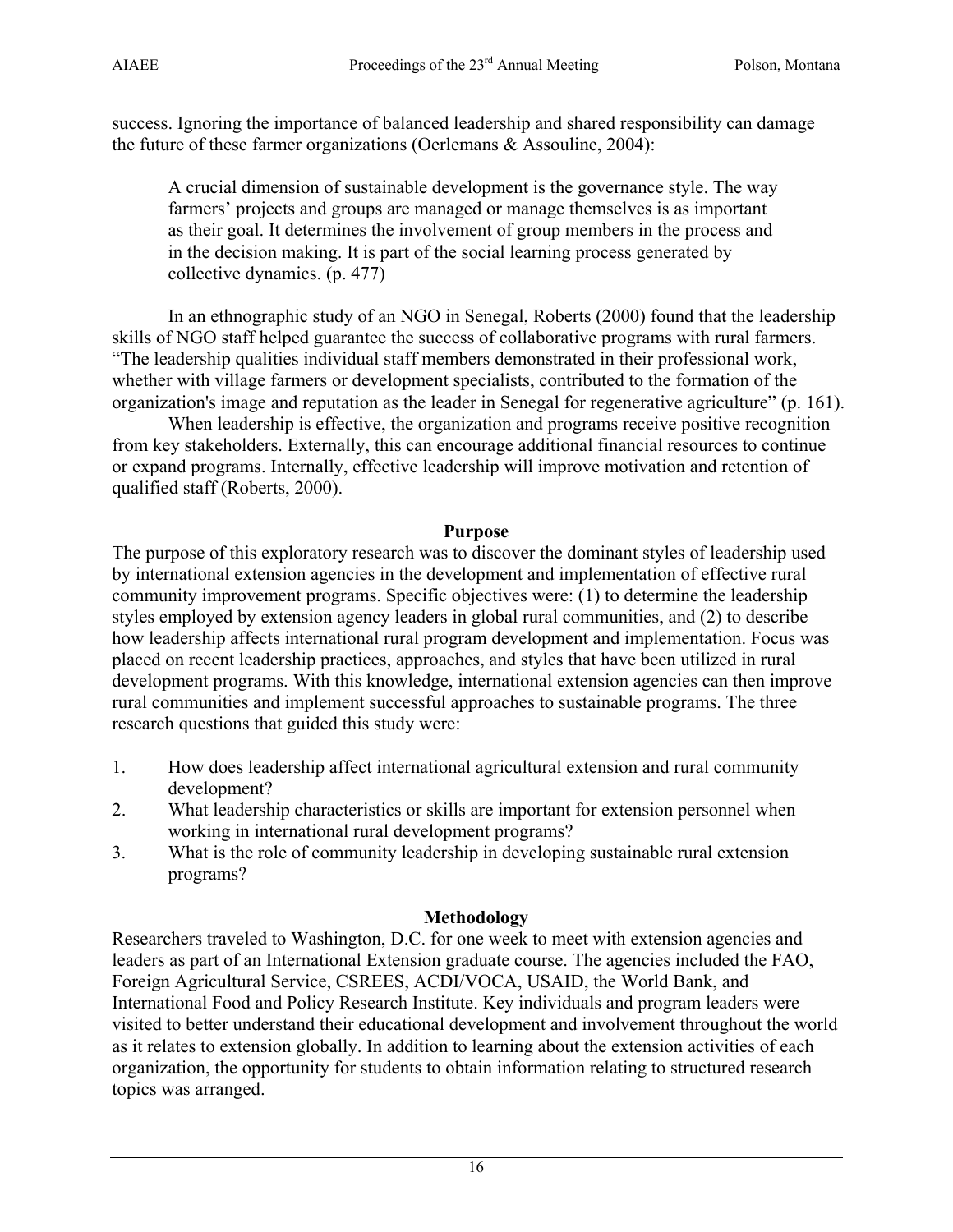Prior to the trip, students established research topics to investigate at each agency. The research teams focused on these chosen topics throughout the week at each organizational meeting. Structured research questions were targeted for key representatives and leaders from each international agricultural extension agency. The ability to access these leaders was enhanced by the content and structure of the organized research trip; otherwise, this personal contact would have been difficult.

 Qualitative research was chosen because it attempts to make sense of and interpret phenomenon or reality from the participant's perspective (Ritchie & Lewis, 2003). This approach was valuable to gain an understanding of participants' feelings, perceptions, and thoughts associated with personal experiences from an insider's viewpoint. Qualitative methodologies, such as naturalistic inquiry and observation, improved the ability to examine and understand the phenomenon in detail using an inductive approach, social interaction, and small samples (Hatch, 2002). All methodologies take a subjective research approach that aims to eliminate researcher bias and focus is placed on understanding and interpreting meaning from the participant's point of view (Crotty, 1998). Common data collection methods include observations, interviews, focus groups, archival data, and case studies (Creswell, 1998). Strengths of these methods are in their abilities to provide a holistic and in-depth understanding of human social reality and phenomenon. The holistic context in qualitative research relies on spoken words, behaviors, and actions that occur in natural settings. This is critical to gain a true understanding of people and their perceptions as data is gathered through structured interviews, experiences, and observations (DeWalt & DeWalt, 2002).

### *Data collection*

Interviews served as the primary data collection method in order to obtain an understanding of agencies' leadership practices and styles. Key to this research was the researchers' abilities to capture data in various environments and served as a critical part of the process to study participants' experiences and situations (Lincoln & Guba, 1985). At each of the seven international extension agencies, one to four leaders participated in the group interview. The organizational leaders were selected with regards to their direct involvement in international extension programming. Each participant initially presented his or her involvement and experiences with international rural development programs and then answered questions from the researchers.

Informal group interviews were conducted at each agency's office and ranged from one hour to three hours in length. Several topics were discussed during the interview including: leadership; evaluation and monitoring of extension programs; the role of non-governmental organizations and partners of extension; linkages in extension; social, political, environmental, and economic issues of extension systems; funding of extension programs; and issues facing the future of extension. All participants were asked to share their thoughts and experiences on the topic of leadership as it directly related to their program responsibilities. Participants were encouraged to discuss their personal experiences and offer suggestions for future improvement.

Researchers utilized a semi-structured interview guide which allowed for more freedom in questioning and exploration during the sessions (Holstein & Gubrium, 2003). This type of interview was chosen because it supported the ability to present initially prepared open-ended questions, but also improvise probing questions based on the participants' responses (Wengraf, 2001). As a result of the group situation, researchers posed significant questions to all participants and listened intently while taking field notes. This overall approach proved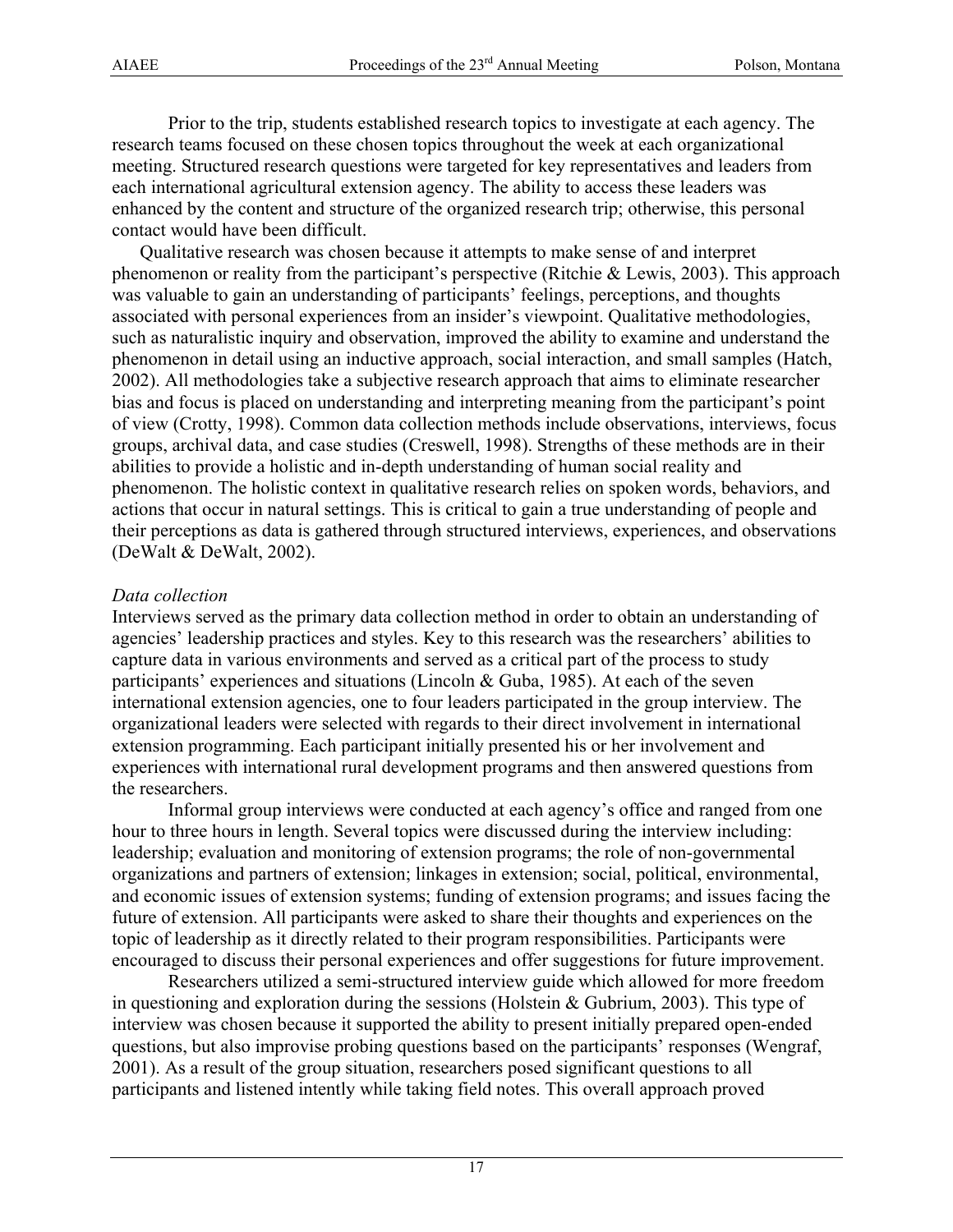beneficial in acquiring detailed explanations to prepared questions, but also increased the ability to probe for further clarification and thought. The content of the interviews was guided by the following questions:

- 1. What leadership characteristics do you need in working in international extension?
- 2. What are the leadership capabilities, skills, and characteristics of local leadership in developing countries?
- 3. What is the importance of grassroots leadership to international extension program development and implementation?
- 4. How does leadership (local, state, and national) affect international agricultural and extension education and rural development?
- 5. Assuming leadership is about relationships, what is done by program leaders to build relationships in local communities?
- 6. What opportunities are offered for leadership development locally and globally?

#### *Data analysis*

During the interview, field notes were taken by the researchers, which included key points, direct quotes, impressions, and observations of each participant. Researchers combined interview data, observations, and field notes to construct the fullest understanding of leadership from the participants' perspectives. All data was triangulated among researchers immediately after the interview in order to increase the trustworthiness and dependability of the collected data (Merriam, 1995). Field notes were content analyzed based on raw data and personal interpretation to discover themes regarding the agencies' approaches to leadership.

Conventional content analysis was the primary data analysis method. This analysis derives coding categories directly from the data that allows for a richer understanding of the information (Hsieh & Shannon, 2005). Strategies including a data coding process, constant comparisons, and refinement of emerging ideas were applied to form the foundation of the analysis (Charmaz, 2003). Researchers avoided using preconceived categories, but instead allowed the codes to emerge from the field notes. Initial analysis began with open coding of all group interviews using meaning units as separation points. According to Charmaz (2003), "coding helps us gain a new perspective on our material and to focus" (p. 258). The researchers highlighted the codes that were reflective of thoughts from participants. Codes then were sorted into emergent themes based on relations and linkages. Synthesized themes helped to contextualize the data and establish clear concepts which were used as a basis for the leadership profile (Strauss & Corbin, 1990). This profile highlighted concepts and leadership styles of international extension agencies' involved in rural community program development.

### **Results and Conclusions**

Researchers delineated key comments from participants at each of the agencies concerning their personal thoughts and perspectives on leadership when working with international rural community development programs. Interpretations of participants' responses collected during the interview sessions were used to answer the research questions.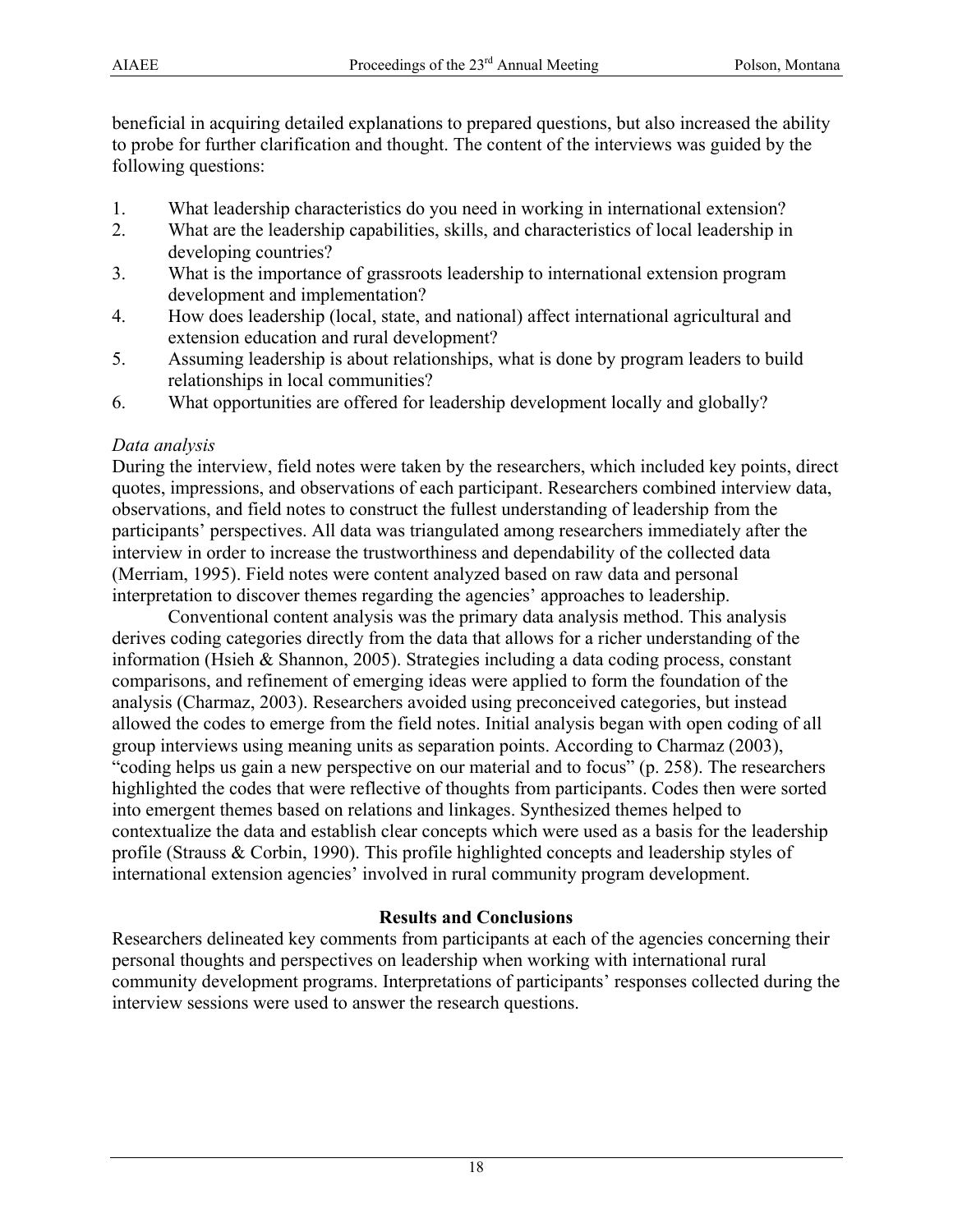## *1. How does leadership affect international agricultural extension and rural community development?*

Participants described leadership as building relationships, skill development, capacity building, and human empowerment. Extension agencies must assist rural residents in building partnerships within and beyond their communities. This will encourage local people to engage in and practice leadership skills. In order to make the change sustainable, community leaders must be prepared to assume charge of the program after the agency leaves. Ultimately, extension programs are more effective when power is shifted to local decision makers.

Participants shared the following points about the role of leadership in international agricultural extension and rural community development. These points provide advice on how to utilize leadership to make outreach efforts successful.

- Local partnerships in countries should be established build capacities of local leaders.
- Partnerships can include universities, cooperatives, private farmers, farmers associations, and extension agents of ministry of agriculture.
- Partnerships depend on who the key leaders of influence are in the developing countries.
- Extension programs are more effective when power is shifted (decentralized) to local farmer groups and decision makers.
- Extension staff need to work with local community members to develop relevant programs so they feel involved after Extension leaves.
- It is crucial to get key stakeholders involved in projects for input and to build the communities' capacities.
- Building local leaders helps guarantee ownership and organization of the program after the extension agency leaves.
- Empowerment is central to the mission of many extension programs and local leader involvement helps empower the local people.
- Agencies must make the local leaders feel comfortable and important because their participation is critical for success. Programs are at a loss without them at the table to discuss needs.
- Use local resources to transfer capacity building skills.
- Continuing leadership training is related to the strategic planning process.
- Capacity building training increases resources and technical skills in local leaders.
- Improved capacity in conducting scientific research, promoting collective action, and managing information can help developing countries foster innovations to benefit farmers and leaders and promote sustainable options to reduce hunger and poverty.
- Empower the poor by providing relevant and timely research to give them a voice.

## *2. What leadership characteristics or skills are important for extension personnel when working in international rural development programs?*

Extension personnel must continually build and develop personal relationships with rural communities. They must identify, recruit, and collaborate with local leaders who are representative of and respected by community residents. Building these partnerships requires a concentrated effort to understand community lifestyles and cultures in order to facilitate local participation in the program. Extension personnel must initially take a grassroots approach to planning with a focus on addressing local needs and inspiring communities to take ownership in the program for the future.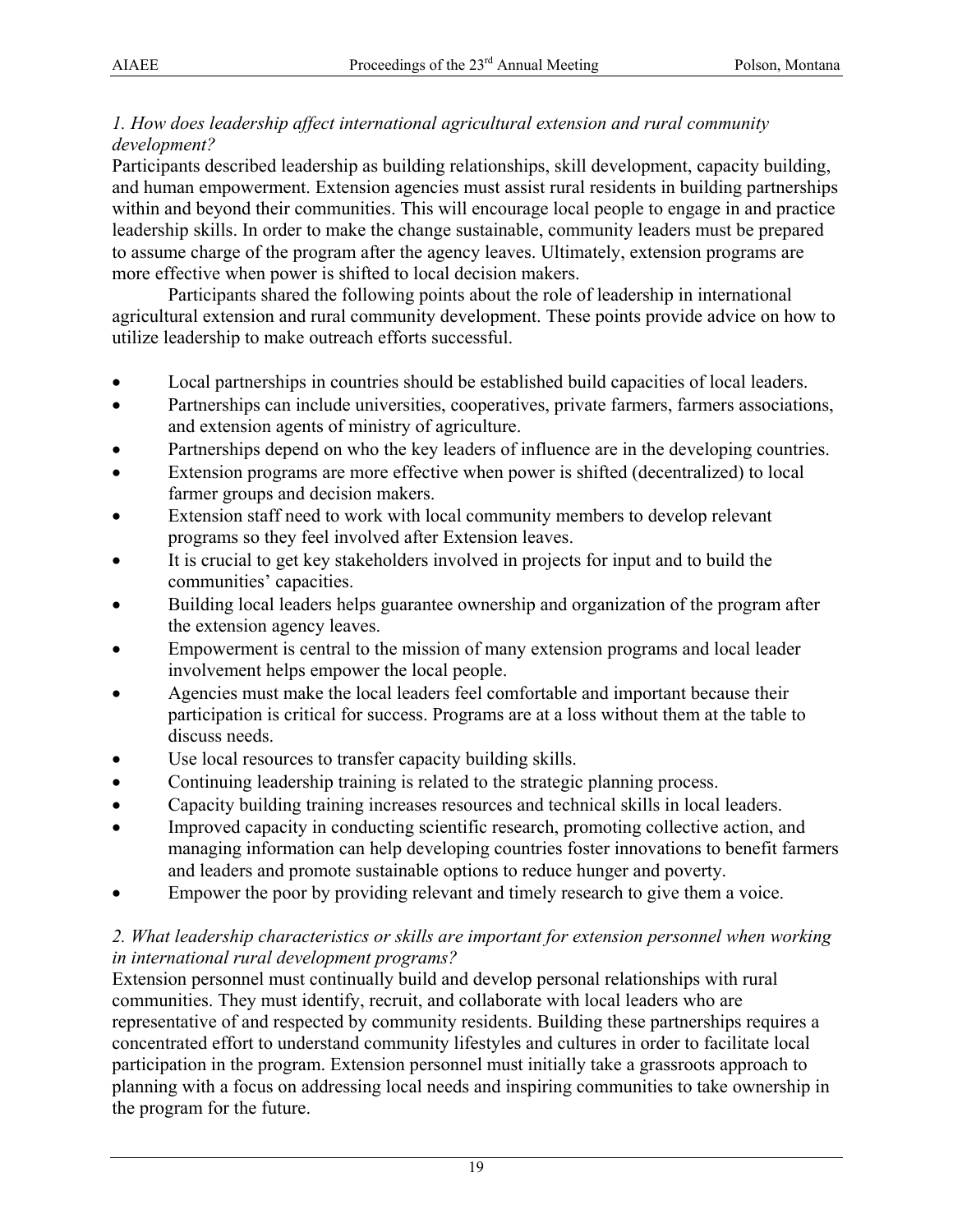Participants shared specific advice to improve leadership characteristics and skills:

- Develop relationships with local leaders, foster partnerships to work together, and build the capacities of local residents.
- Extension programs need to be designed around the needs of the clientele. This may mean forming farmer associations or advisory committees comprised of local opinion leaders.
- Be visionary about projects and inspire clients to help develop that vision and make it a reality.
- Identify key leaders, nurture them, and discuss ideas, interests, needs, roles, and limitations.
- Work with local leaders to identify someone in the ranks to represent them. Make stakeholder groups a part of the program planning process.
- Cooperation with local leaders is critical to identify needs of the community.
- You must not take things for granted when working with leaders and their culture. You must understand their lifestyle and culture to facilitate their participation in the project.
- Use a "Socratic process" to begin learning about the people and practices offer ideas and lead people to conclusions.
- Become a "culture broker". Use local resources, contacts, and leaders from within the country who possess language and culture knowledge to gain access and respect and understand communities.
- Extension workers must spend time with local leaders socially, earn their respect, and be honest.

*3. What is the role of community leadership in developing sustainable rural extension programs?*  Local leader buy-in to extension programming is a crucial part of program sustainability. The involvement of key leaders builds trust and respect for the program. Local leaders are instrumental in carrying out program functions and transferring capacity building skills to community residents. Utilizing local knowledge lends a participatory approach and shows value, through words and actions, for that knowledge. Obtaining stakeholder commitment ultimately influences residents to become active program participants.

Participants emphasized the importance of recognizing and nurturing leadership at the local level.

- The use of local leaders is an important part of the sustainability strategy field people are instrumental in carrying out organizational functions and transferring capacity building skills.
- It is crucial to get key stakeholders involved in projects to utilize local knowledge.
- Leaders must be representative of communities.
- Key stakeholders must be actively involved in the process this is essential.
- Local people must learn to build their own future and maintain dignity by gaining marketing and technical skills.
- Engage local communities to learn collegially and work together.
- Identify key leaders and credible leaders with a world view who agree to utilize a participatory approach to programming.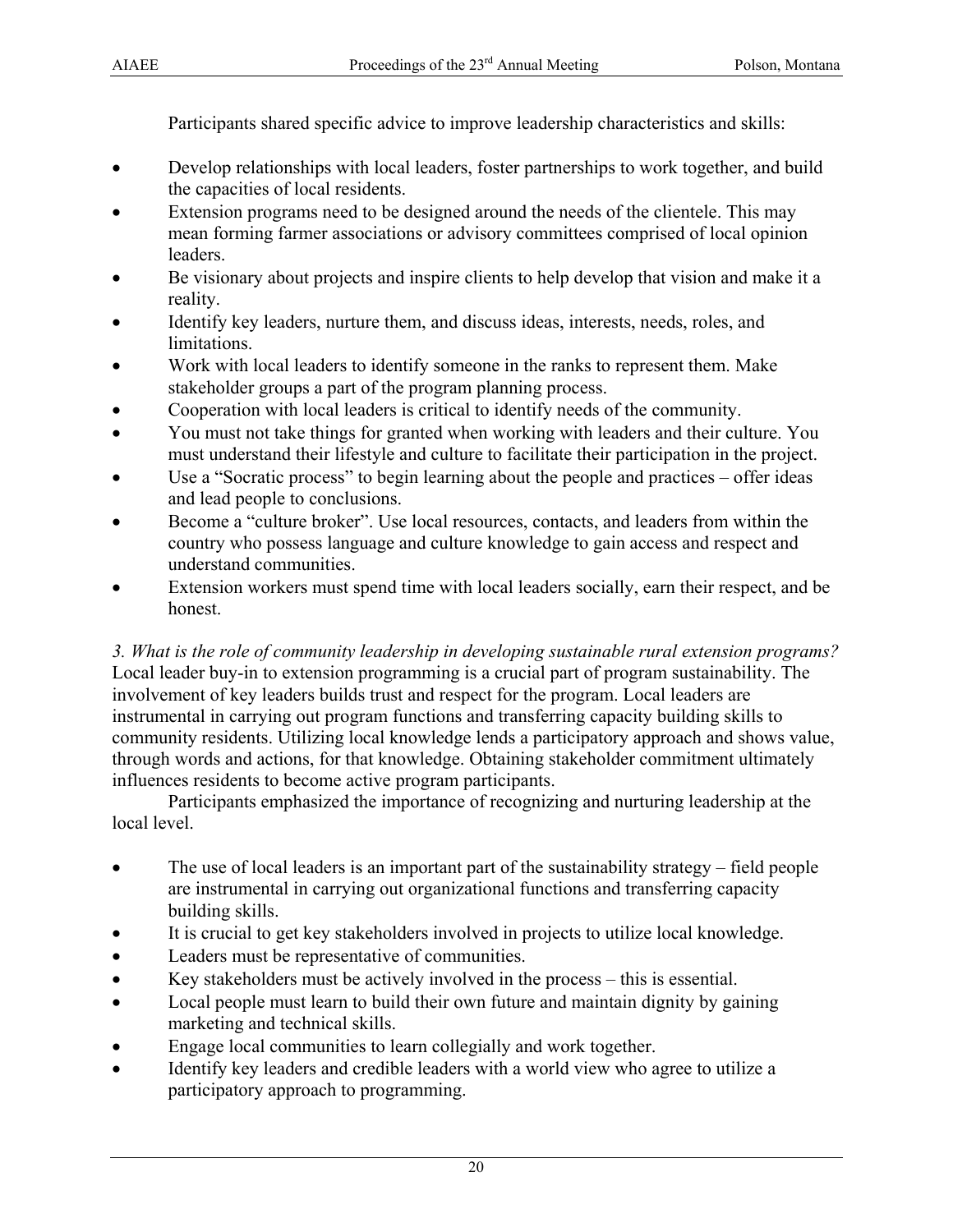- Establish and build everything on local knowledge and understand and add value to this knowledge.
- Put power in the local hands of the people.
- Characteristics of effective local leaders: ability to communicate, good farmers, willingness and time to participate in project, and respected by the community.

# *Leadership profile*

Through additional analysis of the data, researchers constructed a leadership profile to identify the overarching leadership styles of international agricultural extension agencies (see Table 1). All agencies placed strong emphasis on transformational and servant leadership styles with specific goals of human empowerment and capacity building. Transformational leadership is exhibited when leaders inspire, understand the needs and motives of the followers, and create a clear vision for empowerment (Northouse, 2004). Identified themes related to transformational leadership were: Extension programs need to be designed around the needs of clients; agency leaders must be visionary and inspiring; programs need to help clients maintain dignity and gain technical skills; local leaders must be involved to guarantee program sustainability; and a participatory approach to programming must utilize local knowledge.

The second identified theme of servant leadership is exhibited when leaders value community building, cooperation, trust, and respect and help followers become more knowledgeable and self-reliant (Northouse, 2004). Identified themes of servant leadership included: Extension is more effective when power is decentralized to local groups and decision makers; local leaders must have ownership in the project to garner respect; empowerment and capacity building of leaders are central to the mission of Extension; and leaders must empower the community through building capacities. Through the use of transformational and servant leadership approaches, international agricultural extension agencies work with local leaders and residents to implement programs and create sustainable communities.

### Table 1

| Transformational Leadership | Servant Leadership                |
|-----------------------------|-----------------------------------|
| Needs-based programs        | Community building                |
| Visionary                   | Cooperation                       |
| Inspiring                   | Trust and respect                 |
| Gain skills and dignity     | Build knowledge                   |
| Local leader involvement    | Self-reliance                     |
| Sustainable projects        | Decentralization of power         |
| Participatory approaches    | Local buy-in                      |
| Utilize local knowledge     | Empowerment and capacity building |

*A Leadership Profile of International Agricultural Extension Agencies* 

### **Educational Importance, Implications, and Application**

Leadership is a critical component of effective extension programming, yet remains a deficient research area. Quality leadership not only improves the organization and its personnel, but also directly affects the communities it serves. Effective leadership reflects the reputation of the organization. When leadership is effective, the organization and programs receive positive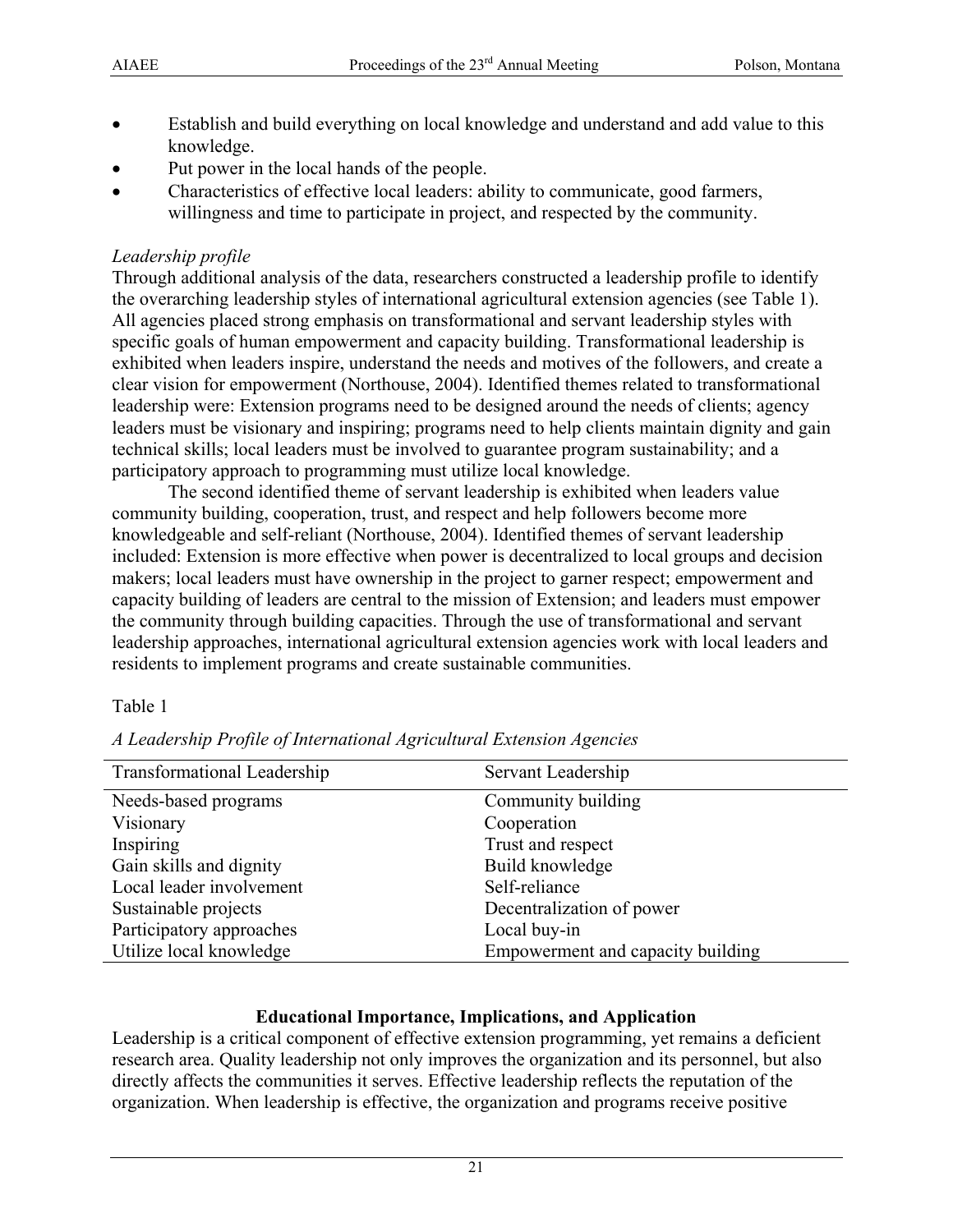recognition from key stakeholders. Externally, this can encourage additional financial resources to continue or expand programs. Internally, effective leadership will improve motivation and retention of qualified staff (Roberts, 2000).

Although developing leadership abilities is often not the main focus of programs, it must be a priority to guarantee that the served rural communities take ownership after the extension agency leaves. Leadership must be intertwined into all phases of programs and become a critical aspect of extension and agricultural development. In order to effectively empower clientele, extension staff should receive training in leadership development, conflict resolution, and group dynamics (Sulaiman & van de Ban, 2003). The extension staff should then transfer the knowledge and skills learned to rural communities and ensure leadership is practiced successfully.

Halim and Ali (1997) recommend that leadership ability should be discussed in the foundation training portion of in-service for extension agents. In addition to instruction about governmental rules and regulations, communication skills, and administrative capability, leadership training helps improve the agents' ability to be successful in their service career. Professional development opportunities should also encourage transformational and servant approaches to leadership. Using the themes identified in the leadership profile, specific courses and workshops could be created such as organizational communication, leadership foundations, group dynamics, grassroots programming, and capacity building and empowerment of communities. This training would not only benefit agents, but also extension students and lay professionals.

Extension agencies must make leadership a priority in programming. When working in global rural communities, emphasis needs to be placed on human capacity building and empowerment of those being served to ensure sustainable projects. There is a need to further investigate agencies' effectiveness to improve programs through the use of these leadership approaches.

#### **References**

- Chamala, S., & Shingi, P. M. (1997). Establishing and strengthening farmer organizations. In B. E. Swanson & C. Garforth (Eds.), *Improving Agricultural Extension: A reference manual*  (pp. 193-201). Rome, Italy: Food and Agriculture Organization of the United Nations.
- Charmaz, K. (2003). Grounded theory: Objectivist and constructivist Mmthods. In N. K. Denzin, & Y. S. Lincoln (Eds.), *Strategies of Qualitative Inquiry.* Thousand Oaks, CA: Sage.
- CSREES (2006). Home page. Retrieved December 13, 2006, from http://www.csrees.usda.gov/ index.html
- Creswell, J. W. (1998). *Qualitative inquiry and research design: Choosing among five traditions.* Thousand Oaks, CA: Sage.
- Crotty, M., (2004). *The foundations of social research*. Thousand Oaks, CA: Sage Publications.
- DeWalt K. & DeWalt B. (2002). *Participant observation*. Lanham, MD: AltaMira Press
- Fehlis, C.P. (2005). A call for visionary leadership. *Journal of Extension*, *43*(1).
- Foreign Agriculture Organization (2006). About us. Retrieved December 13, 2006, from http://www.fao.org/UNFAO/about/index\_en.html
- Halim, A., & Ali, M.M. (1997). Training and professional development. In B. E. Swanson & C. Garforth (Eds.), *Improving Agricultural Extension: A reference manual* (pp. 135-142). Rome, Italy: Food and Agriculture Organization of the United Nations.